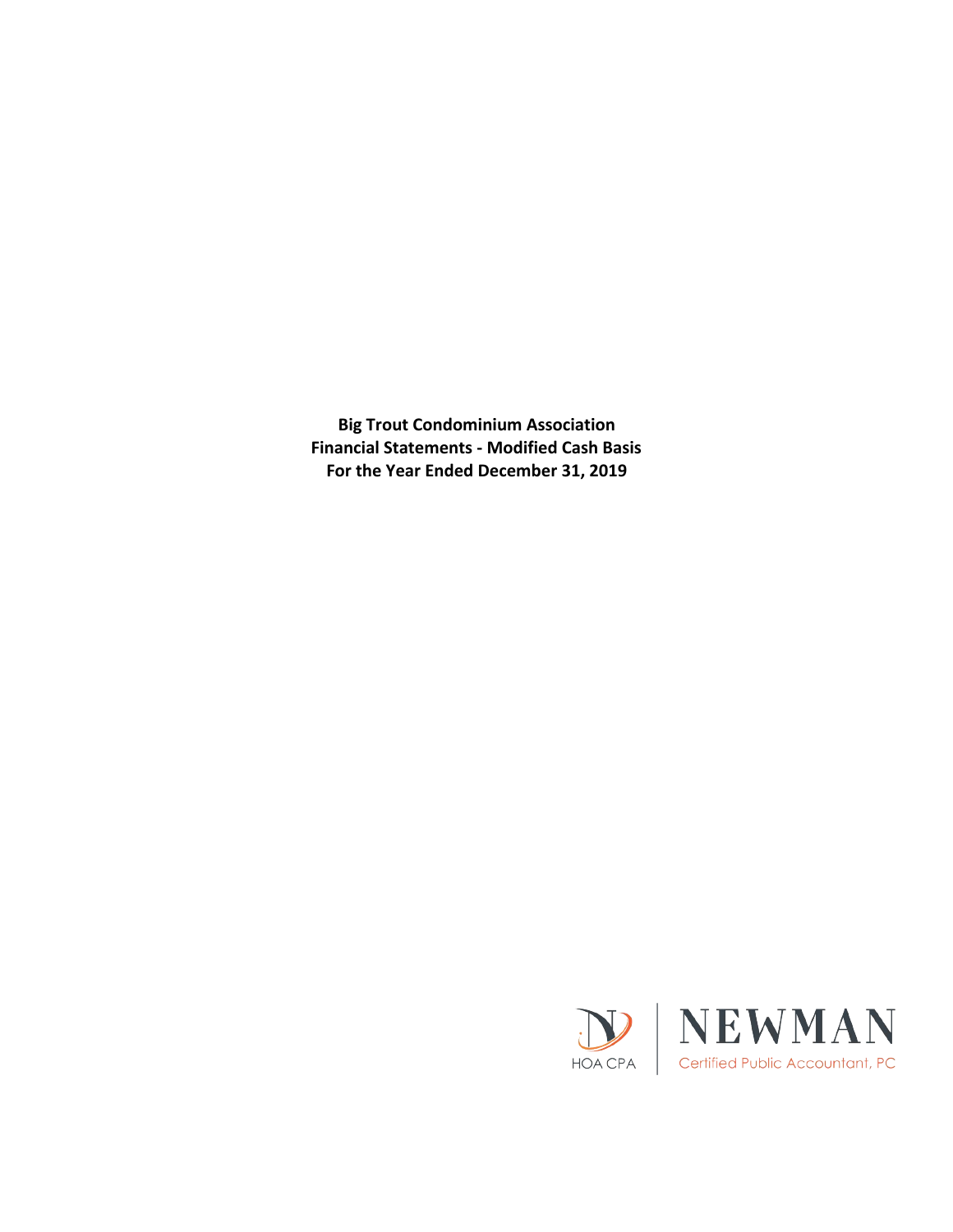$\_$  , and the set of the set of the set of the set of the set of the set of the set of the set of the set of the set of the set of the set of the set of the set of the set of the set of the set of the set of the set of th

# **TABLE OF CONTENTS**

| Statement of Revenues, Expenses and Changes in Fund Balances - Modified Cash Basis5 |  |
|-------------------------------------------------------------------------------------|--|
|                                                                                     |  |
|                                                                                     |  |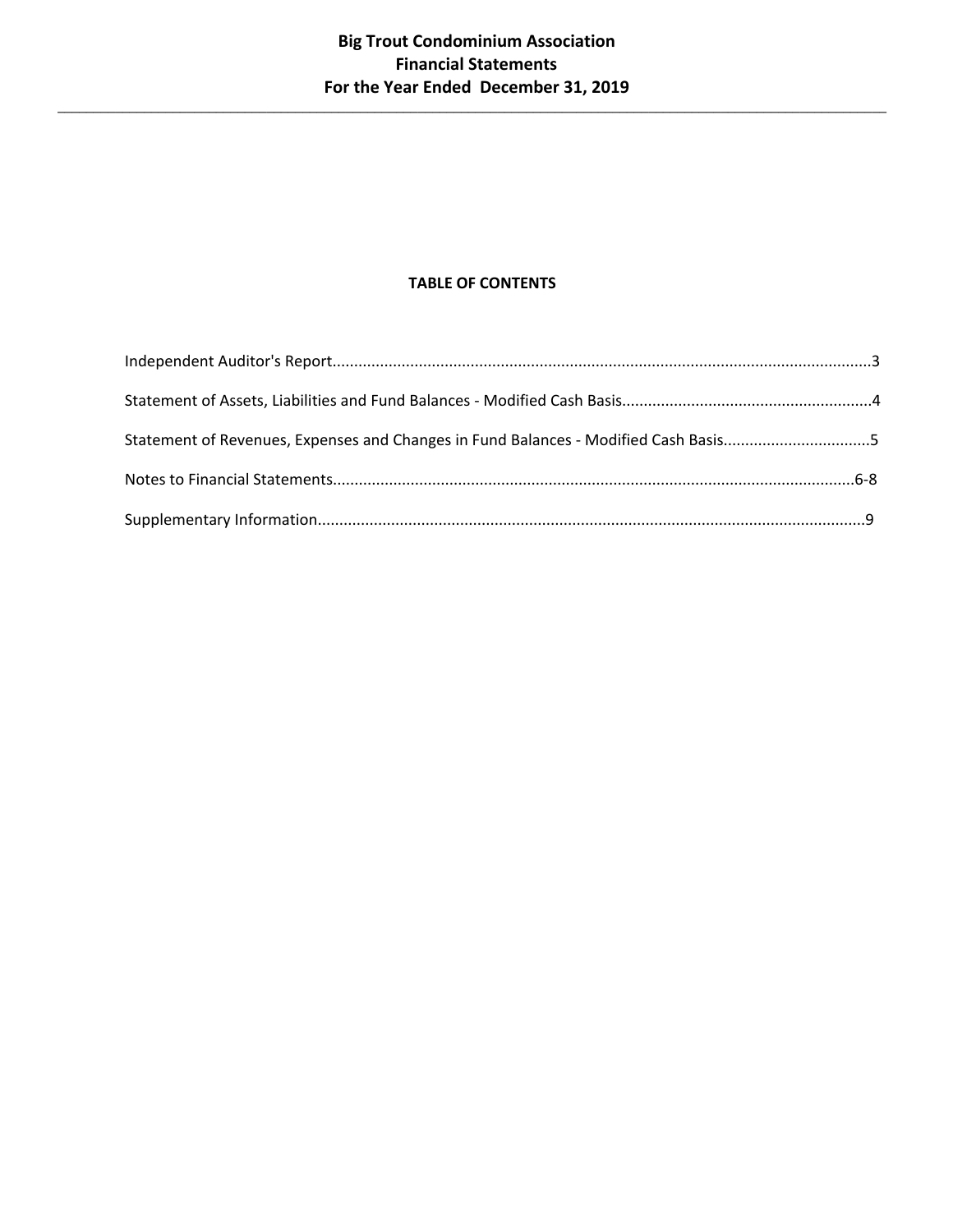

#### **Independent Auditor's Report**

### To the Board of Directors of Big Trout Condominium Association

We have audited the accompanying financial statements of Big Trout Condominium Association (the "Association") which comprise the statement of assets, liabilities and fund balances - modified cash basis as of December 31, 2019, and the related statement of revenues, expenses, and changes in fund balances modified cash basis, for the year then ended, and the related notes to the financial statements.

### *Management's Responsibility for the Financial Statements*

Management is responsible for the preparation and fair presentation of these financial statements in accordance with the modified cash basis of accounting described in Note 2; this includes determining that the modified cash basis of accounting is an acceptable basis for the preparation of the financial statements in the circumstances. Management is also responsible for the design, implementation, and maintenance of internal controls relevant to the preparation and fair presentation of financial statements that are free from material misstatement, whether due to fraud or error.

#### *Auditor's Responsibility*

Our responsibility is to express an opinion on these financial statements based on our audit. We conducted our audit in accordance with auditing standards generally accepted in the United States of America. Those standards require that we plan and perform the audit to obtain reasonable assurance about whether the financial statements are free from material misstatement.

An audit involves performing procedures to obtain audit evidence about the amounts and disclosures in the financial statements. The procedures selected depend on the auditor's judgment, including the assessment of the risks of material misstatement of the financial statements, whether due to fraud or error. In making those risk assessments, the auditor considers internal control relevant to the entity's preparation and fair presentation of the financial statements in order to design audit procedures that are appropriate in the circumstances, but not for the purpose of expressing an opinion on the effectiveness of the entity's internal control. Accordingly, we express no such opinion. An audit also includes evaluating the appropriateness of accounting policies used and the reasonableness of significant accounting estimates made by management, as well as evaluating the overall presentation of the financial statements.

We believe that the audit evidence we have obtained is sufficient and appropriate to provide a basis for our audit opinion.

#### *Basis For Qualified Opinion*

We were unable to obtain sufficient appropriate audit evidence regarding the existence or accuracy of fixed assets and accumulated depreciation with a net balance of \$100,326.

#### *Qualified Opinion*

In our opinion, except for the possible effects of the matter discussed in the Basis for Qualified Opinion paragraph, the financial statements referred to above present fairly, in all material respects, the statement of assets, liabilities, and fund balances - modified cash basis of Big Trout Condominium Association as of December 31, 2019 , and its revenues, expenses and changes in fund balances - modified cash basis, for the year then ended, in accordance with the modified cash basis of accounting described in Note 2.

### *Emphasis of a Matter on Future Major Repairs and Replacements*

Our audit was made for the purpose of forming an opinion on the basic financial statement, taken as a whole. We have not applied procedures to determine whether the funds designated for future repairs and replacements as discussed in Note 4 are adequate to meet such future costs, because such determination is outside the scope of our audit. Our opinion is not modified with respect to this matter.

#### *Emphasis of a Matter - Basis of Accounting*

We draw attention to Note 2 of the financial statements, which describes the basis of accounting. The financial statements are prepared on the modified cash basis of accounting, which is a basis of accounting other than accounting principles generally accepted in the United States of America. Our opinion is not modified with respect to this matter. This means that receipts have been recorded as revenues and disbursements have been recorded as expenses.

#### *Disclaimer of Opinion of Required Supplementary Information*

Accounting principles generally accepted in the United States of America require that Supplementary Information on Future Repairs and Replacements be presented to supplement the basic financial statements. Such information, although not a part of the basic financial statements, is required by the Financial Accounting Standards Board, who considers it to be an essential part of financial reporting for placing the basic financial statements in an appropriate operational, economic or historical context. We applied certain limited procedures to the required supplementary information in accordance with auditing standards generally accepted in the United States of America, which consisted of inquiries of management about the methods of preparing the information and comparing the information for consistency with management's responses to our inquiries, the basic financial statements, and other knowledge we obtained during our audit of the basic financial statements. We do not express an opinion or provide any assurance on the information because the limited procedures do not provide us with sufficient evidence to express an opinion or provide any assurance.

Newman Certified Bublic Accomtant, PC.

**Newman Certified Public Accountant, PC** Bellevue, Washington October 06, 2020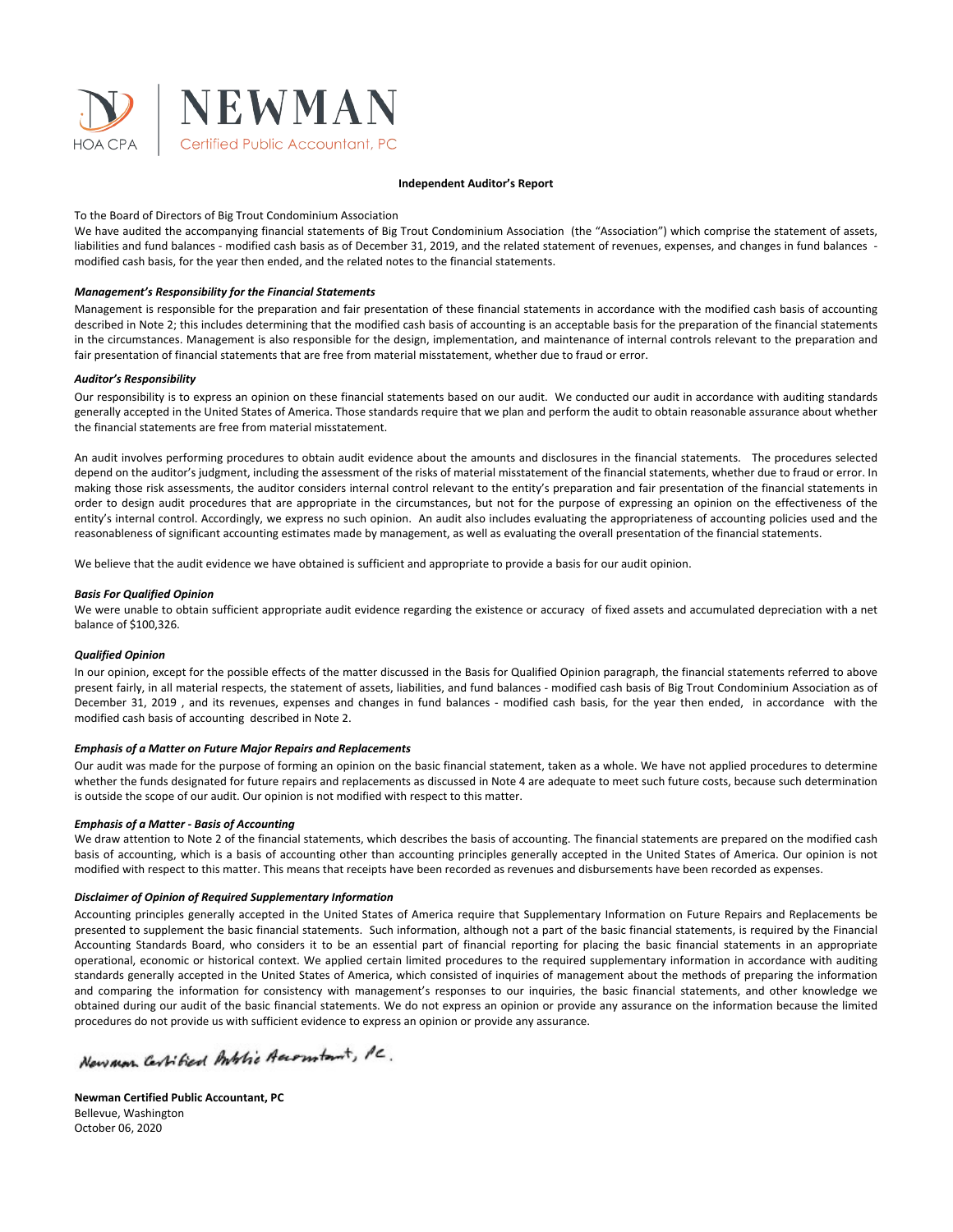# **Big Trout Condominium Association Statement of Assets, Liabilities and Fund Balances - Modified Cash Basis December 31, 2019**

|                                            | <b>Operating</b><br><b>Fund</b> |            | Replacement<br><b>Fund</b> |         | Total |            |
|--------------------------------------------|---------------------------------|------------|----------------------------|---------|-------|------------|
| <b>Assets</b>                              |                                 |            |                            |         |       |            |
| Cash and cash equivalents                  | \$                              | 48,467     | \$                         | 269,323 | \$    | 317,790    |
| Investments                                |                                 |            |                            | 510,692 |       | 510,692    |
| Fixed assets                               |                                 | 256,917    |                            |         |       | 256,917    |
| Land                                       |                                 | 55,450     |                            |         |       | 55,450     |
| Accumulated depreciation                   |                                 | (212, 041) |                            |         |       | (212, 041) |
| Due from (to) fund                         |                                 | 4,038      |                            | (4,038) |       |            |
| <b>Total assets</b>                        |                                 | 152,831    | \$                         | 775,977 | \$    | 928,808    |
| <b>Liabilities</b>                         |                                 |            |                            |         |       |            |
| <b>Total liabilities</b>                   |                                 |            |                            |         |       |            |
| <b>Fund balances</b>                       |                                 | 152,831    |                            | 775,977 |       | 928,808    |
| <b>Total liabilities and fund balances</b> | \$                              | 152,831    | \$                         | 775,977 | \$    | 928,808    |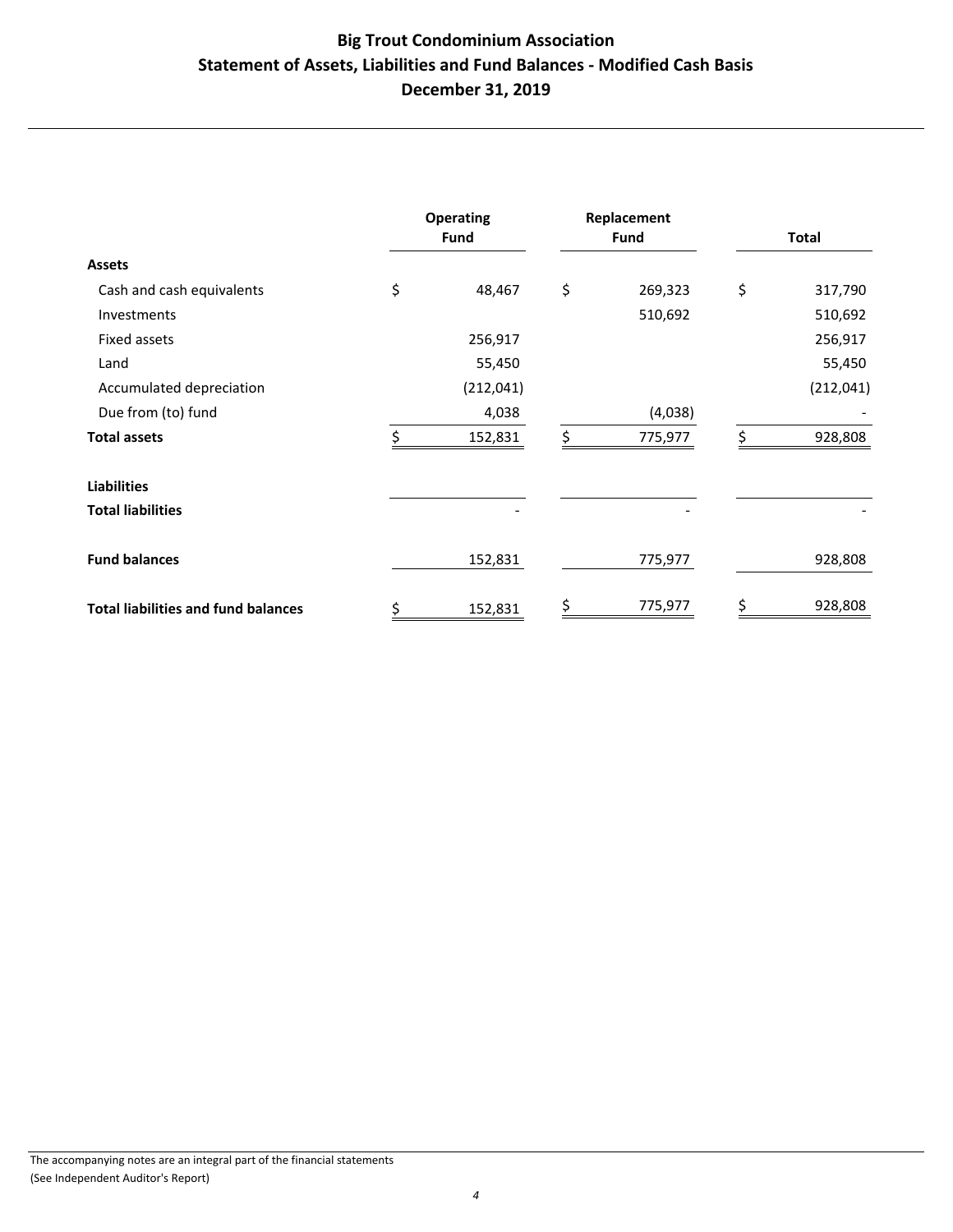# **Big Trout Condominium Association Statement of Revenues, Expenses and Changes in Fund Balances - Modified Cash Basis For the Year Ended December 31, 2019**

|                                                    |                  | <b>Operating</b><br>Fund | Replacement<br>Fund |                  | <b>Total</b> |
|----------------------------------------------------|------------------|--------------------------|---------------------|------------------|--------------|
| <b>Revenues</b>                                    |                  |                          |                     |                  |              |
| Owners assessments                                 | \$               | 515,903                  | \$<br>135,555       | \$               | 651,458      |
| Late fees                                          |                  | 1,563                    |                     |                  | 1,563        |
| Interest                                           |                  |                          | 12,739              |                  | 12,739       |
| Other member income                                |                  | 1,365                    |                     |                  | 1,365        |
| <b>Total revenues</b>                              |                  | 518,831                  | 148,294             |                  | 667,125      |
| <b>Expenses</b>                                    |                  |                          |                     |                  |              |
| Utilities                                          |                  |                          |                     |                  |              |
| Electricity and gas                                |                  | 25,520                   |                     |                  | 25,520       |
| Water and sewer                                    |                  | 100,840                  |                     |                  | 100,840      |
| Trash removal                                      |                  | 64,703                   |                     |                  | 64,703       |
| Cable                                              |                  | 117,689                  |                     |                  | 117,689      |
| Internet                                           |                  | 18,803                   |                     |                  | 18,803       |
|                                                    |                  | 327,555                  |                     |                  | 327,555      |
| Maintenance                                        |                  |                          |                     |                  |              |
| Landscape and irrigation                           |                  | 41,176                   |                     |                  | 41,176       |
| Common area repairs and maintenance                |                  | 12,044                   |                     |                  | 12,044       |
| Pool and spa                                       |                  | 11,041                   |                     |                  | 11,041       |
| Pest control                                       |                  | 969                      |                     |                  | 969          |
| Building maintenance and repair                    |                  |                          | 82,202              |                  | 82,202       |
| <b>Fitness facilities</b>                          |                  | 4,391                    |                     |                  | 4,391        |
| Signage                                            |                  |                          | 302                 |                  | 302          |
| Furnishings                                        |                  |                          | 3,736               |                  | 3,736        |
| Snow removal                                       |                  | 11,012                   |                     |                  | 11,012       |
|                                                    |                  | 80,633                   | 86,240              |                  | 166,873      |
| Administrative                                     |                  |                          |                     |                  |              |
| Insurance                                          |                  | 45,870                   |                     |                  | 45,870       |
| Management                                         |                  | 40,320                   |                     |                  | 40,320       |
| Administrative expense                             |                  | 2,766                    |                     |                  | 2,766        |
| Accounting services                                |                  | 200                      |                     |                  | 200          |
| Depreciation expense                               |                  | 16,365                   |                     |                  | 16,365       |
| Legal and professional                             |                  | 7,105                    |                     |                  | 7,105        |
| Community and social activities                    |                  | 18                       |                     |                  | 18           |
| Federal taxes                                      |                  | 791                      |                     |                  | 791          |
|                                                    |                  | 113,435                  |                     |                  | 113,435      |
| <b>Total expenses</b>                              |                  | 521,623                  | 86,240              |                  | 607,863      |
| Excess (deficit) of revenues over (under) expenses |                  | (2,792)                  | 62,054              |                  | 59,262       |
| <b>Beginning fund balances</b>                     |                  | 155,623                  | 713,923             |                  | 869,546      |
| <b>Ending fund balances</b>                        | $\overline{\xi}$ | 152,831                  | \$<br>775,977       | $\overline{\xi}$ | 928,808      |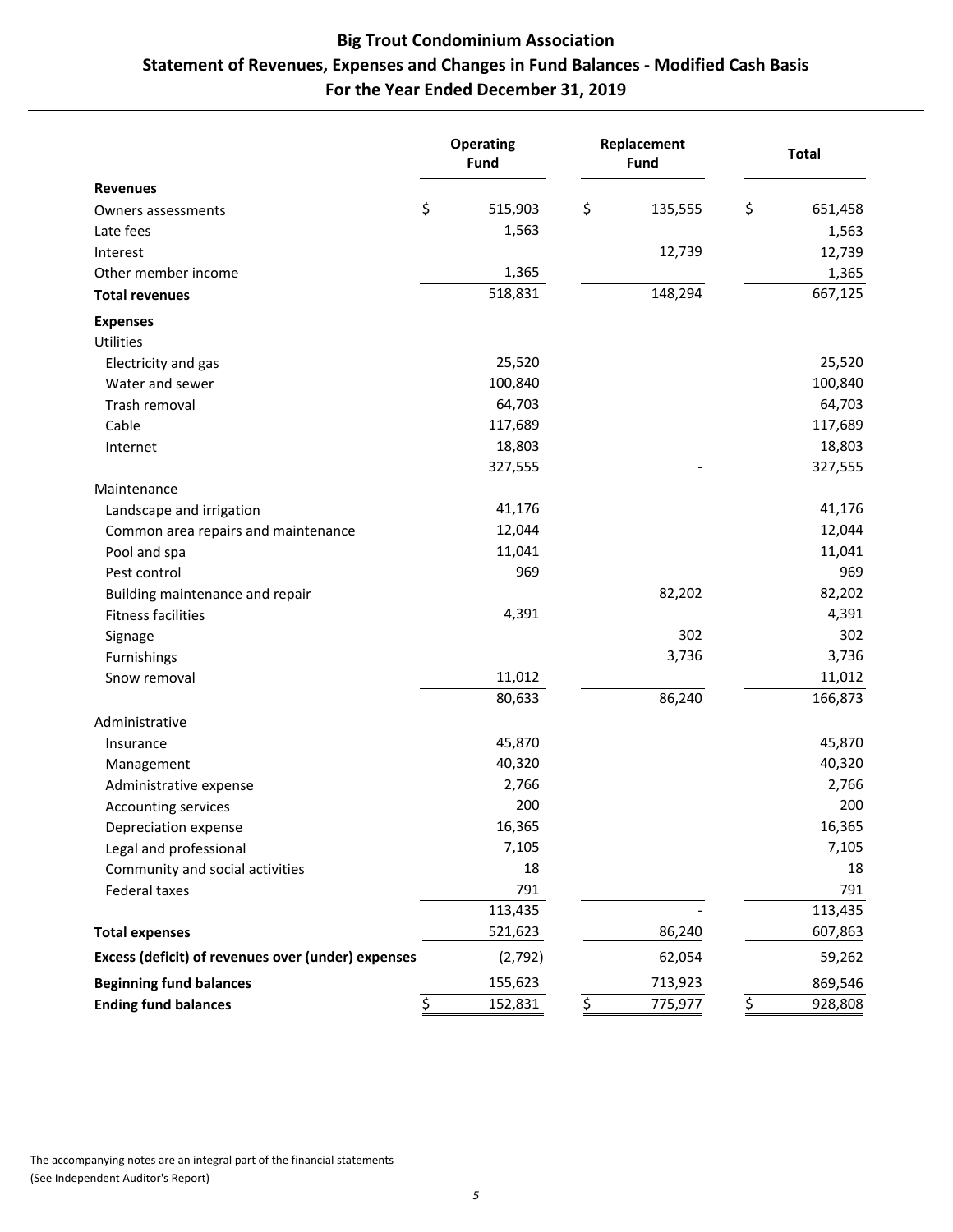\_\_\_\_\_\_\_\_\_\_\_\_\_\_\_\_\_\_\_\_\_\_\_\_\_\_\_\_\_\_\_\_\_\_\_\_\_\_\_\_\_\_\_\_\_\_\_\_\_\_\_\_\_\_\_\_\_\_\_\_\_\_\_\_\_\_\_\_\_\_\_\_\_\_\_\_\_\_\_\_\_\_\_\_\_\_\_\_\_\_\_\_\_\_\_\_\_\_\_\_\_\_\_\_\_\_\_\_\_\_\_\_\_\_\_\_\_

### **1. Organization**

Big Trout Condominium Association (the "Association") was incorporated on May 4, 2007 as a nonprofit corporation under the laws of Washington, for the purposes of maintaining and preserving common property. The Association consists of 224 residential units and is located in Liberty Lake, Washington.

# **2. Summary of Significant Accounting Policies**

### Basis of Accounting

The accompanying financial statements have been prepared on the modified cash basis of accounting, which is a comprehensive basis of accounting other than generally accepted accounting principles. Under the modified cash basis, transactions are recognized as either cash receipts or disbursements. The modified cash basis differs from generally accepted accounting principles primarily because the effects of outstanding dues, receivables, prepaid dues, and obligations unpaid at the date of the financial statements are not included on the statement of assets, liabilties, and fund balances.

### Use of Estimates

The preparation of financial statements in conformity with generally accepted accounting principles requires the board of directors to make estimates and assumptions that affect the reported amounts of assets and liabilities and disclosure of contingent assets and liabilities at the date of the financial statements, and the reported amounts of revenues and expenses during the reporting period. Actual results could differ significantly from those estimates.

### Fund Accounting

The Association uses fund accounting, which requires that funds, such as operating funds and funds designated for future major repairs and replacements, be classified separately for accounting and reporting purposes. Disbursements from the operating fund are generally at the discretion of the board of directors and property manager. Disbursements from the replacement fund generally may be made only for designated purposes.

# Capital Assets and Depreciation Policy

The Association has capitalized some real and personal common area property contributed by the developer. Replacements and improvements to real property are also not capitalized; rather, they are charged to the respective fund in the period the cost is incurred. Significant personal property assets are capitalized and depreciated over their estimated lives using straight-line depreciation.

# Cash and Cash Equivalents

Cash and cash equivalents include the Association's cash, checking accounts, money market funds and investments in certificates of deposit with original maturities of 90 days or less.

### Investments

Investments consist of certificates of deposit and other securities and investment accounts with original maturities of more than 90 days.

### Subsequent Events

Subsequent events have been evaluated through October 06, 2020, which is the date the financial statements were available to be issued.

\_\_\_\_\_\_\_\_\_\_\_\_\_\_\_\_\_\_\_\_\_\_\_\_\_\_\_\_\_\_\_\_\_\_\_\_\_\_\_\_\_\_\_\_\_\_\_\_\_\_\_\_\_\_\_\_\_\_\_\_\_\_\_\_\_\_\_\_\_\_\_\_\_\_\_\_\_\_\_\_\_\_\_\_\_\_\_\_\_\_\_\_\_\_\_\_\_\_\_\_\_\_\_\_\_\_\_\_\_\_\_\_\_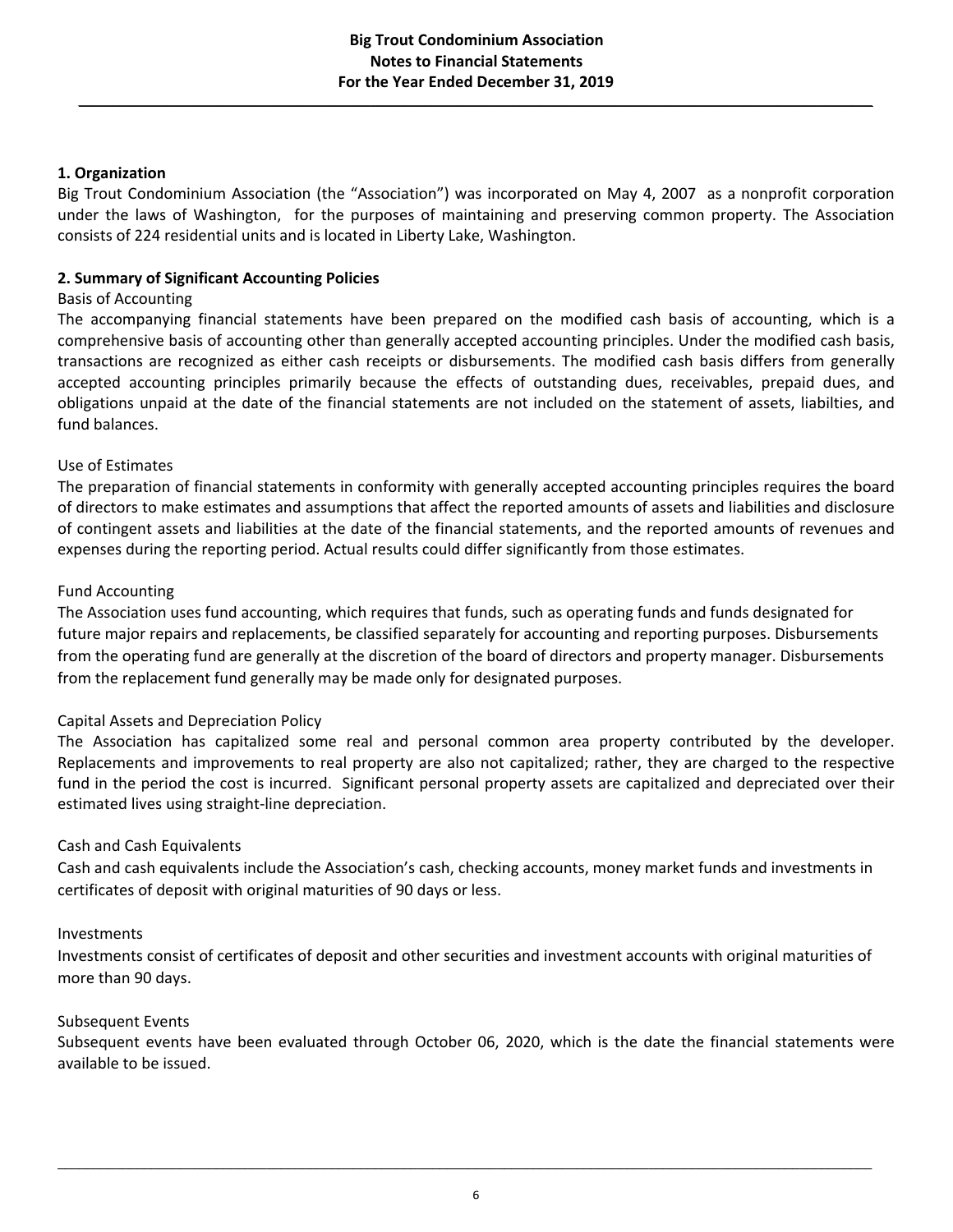\_\_\_\_\_\_\_\_\_\_\_\_\_\_\_\_\_\_\_\_\_\_\_\_\_\_\_\_\_\_\_\_\_\_\_\_\_\_\_\_\_\_\_\_\_\_\_\_\_\_\_\_\_\_\_\_\_\_\_\_\_\_\_\_\_\_\_\_\_\_\_\_\_\_\_\_\_\_\_\_\_\_\_\_\_\_\_\_\_\_\_\_\_\_\_\_\_\_\_\_\_\_\_\_\_\_\_\_\_\_\_\_\_\_\_\_\_

# Concentration of Credit Risk

The Association maintains bank accounts with balances that exceed FDIC federal insurance of \$250,000. The financial institution may carry private insurance, which may or may not be sufficient to reimburse for any losses. At December 31, 2019, \$70,233 was exposed to risk.

# **3. Assessments and Assessments Receivable**

Association members are subject to monthly assessments to provide funds for the Association's operating expenses, future capital acquisitions, and major repairs and replacements. The Association's governing documents provide for various collection remedies for delinquent assessments and fees, including filing of liens on an owner's unit, foreclosing on a unit owner, and obtaining a legal judgment on an owner's other assets. Any excess operating funds are retained at the end of the fiscal year for use in future periods. After the Association has exhausted all efforts to collect delinquent accounts, the Board of Directors may elect to write off uncollectible balances.

# **4. Future Major Repairs and Replacements**

The Association's governing documents require funds to be accumulated for future major repairs and replacements. Accumulated funds are held in separate bank accounts and are generally not available for expenditures for normal operations.

The board of directors conducted a reserve study to estimate the remaining useful lives and the replacement costs of the components of common property. The table included in the unaudited Supplementary Information on Future Major Repairs and Replacements is based on this study.

The Association is funding such major repairs and replacements over the estimated useful lives of the components based on the study's estimates of current replacement costs, considering amounts previously accumulated in the replacement fund. Actual expenditures, however, may vary from estimated amounts and the variations may be material. Therefore, amounts accumulated in the replacement fund may or may not be adequate to meet future needs. If additional funds are needed, however, the Association has the right, subject to its governing documents, to increase regular assessments or to levy special assessments, or it may delay major repairs and replacements until funds are available.

# **5. Federal Income Taxes**

Associations may be taxed either as homeowners associations or as regular corporations. For the current year the Association elected to file as a homeowners association using form 1120-H under Internal Revenue Code Section 528. Under that Section, the Association is not taxed on income and the expenses related to its exempt purpose, which is the acquisition, construction, management, maintenance and care of Association property. Net nonexempt function income which includes interest, user fees and revenues from non-members is taxed at 30%. Certain expenses were allocated to offset a portion of the taxable income.

The Association's federal tax return is subject to audit by the Internal Revenue Service. The tax returns for the current and prior two fiscal years remain open for examination by the IRS. In evaluating the Association's tax positions and accruals, the Association believes that its estimates are appropriate based on the current facts and circumstances.

\_\_\_\_\_\_\_\_\_\_\_\_\_\_\_\_\_\_\_\_\_\_\_\_\_\_\_\_\_\_\_\_\_\_\_\_\_\_\_\_\_\_\_\_\_\_\_\_\_\_\_\_\_\_\_\_\_\_\_\_\_\_\_\_\_\_\_\_\_\_\_\_\_\_\_\_\_\_\_\_\_\_\_\_\_\_\_\_\_\_\_\_\_\_\_\_\_\_\_\_\_\_\_\_\_\_\_\_\_\_\_\_\_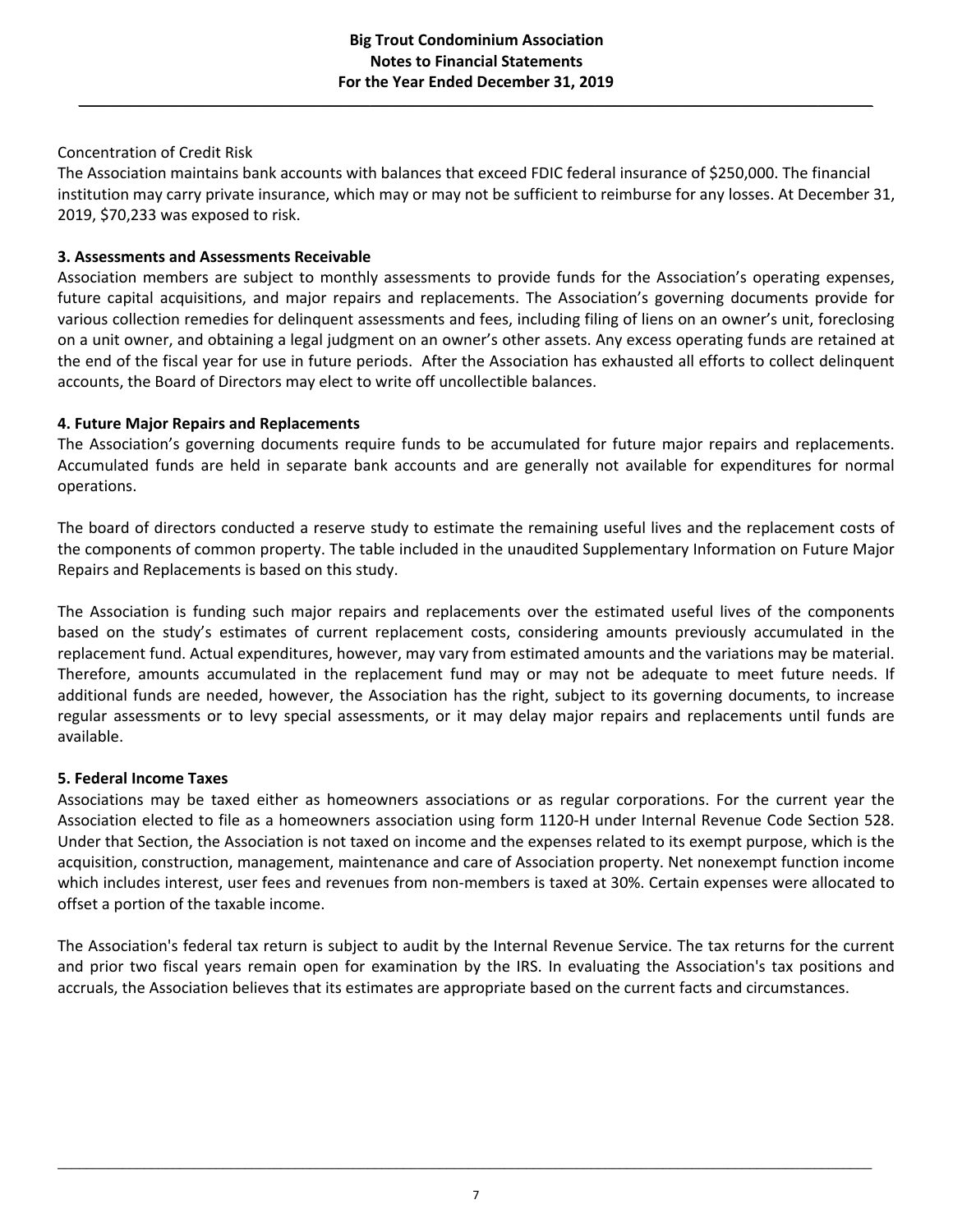$\_$  , and the state of the state of the state of the state of the state of the state of the state of the state of the state of the state of the state of the state of the state of the state of the state of the state of the

# **6. Due From (To) Fund**

The balance of the Due from (to) fund accounts at December 31, 2019 totaled \$4,038. The balance is comprised of replacement fund expenses paid by the operating fund.

# **7. Accounts Receivable and Prepaid Assessments**

As of December 31, 2019, the Association's owners' assessments balance of \$651,458 includes \$22,169 of assessments that were prepaid by members for the 2020 fiscal year. Under Generally Accepted Accounting Principles, such prepaid assessments would have been presented as a liability and excluded from revenues. The Association's accounting records indicate that assessments receivable as of December 31, 2019 totaled \$42,710. Assessments receivable have not been included in revenues or presented on the Statement of Assets, Liabilities, and Fund Balances under the modified cash basis of accounting. Under the full accrual basis of accounting, \$42,710 of member income and accounts receivable would have been presented in these financial statements.

# **8. Fixed Assets**

Fixed Assets consisted of the following:

| Fitness equipment               | \$4,342    |
|---------------------------------|------------|
| Outdoor common areas            | 245,469    |
| <b>Equipment and fixtures</b>   | 7.106      |
| <b>Accumulated Depreciation</b> | (212, 041) |
| Total                           | \$44,876   |

We were unable to obtain sufficient appropriate audit evidence regarding the existence or accuracy of fixed assets and accumulated depreciation.